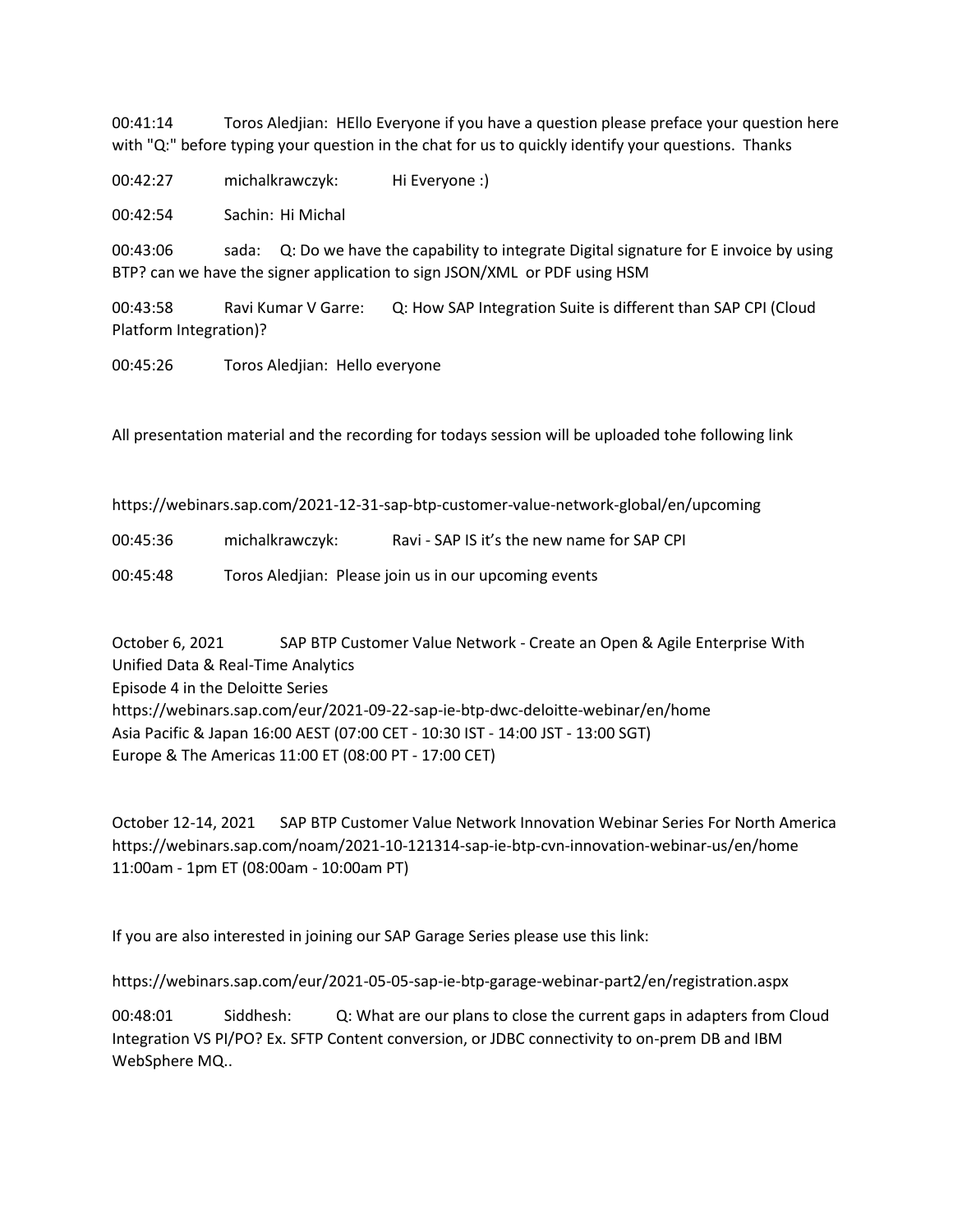00:49:40 Maqdoom Mohammed:Q: Will Data Intelligence be one stop solution for data integration scenarios like initial loads , real time replication / delta load transfers from SAP to SAP systems or SAP to Non SAP systems or SAP any prim or S4 MTE ??

00:51:04 Salil Mehta: Q: what is SAP's API strategy … continue to use oData or shift to simpler more widely accepted format?

00:52:20 Sakthi: Q: Is Event Mesh now a part of integration suite?

00:53:05 Sachin: Do we have any option other than JMS for Retry or resend the message from CPI

00:56:23 Thomas Reith: Q: what about the product strategy for this IS? E.g. will Cloud Integration or Data Intelligence still be available as seperate products or only as parts within the Integration Suite?

00:56:45 Mojib Rahman: How do we migrate/move NON Cloud Based current integration in PO to SAP IS . Do we have to go for a fresh integration ?

00:57:32 Navneet: @Udo we have PO licensing and for integration suite separate licensing model . is there any plan to offer single licensing capability?

00:59:53 michalkrawczyk: Mojib - you can automatically migrate the current integration we will be showing that during the demo in a few mins

01:00:06 Salil Mehta: Q: Does SAP provide a way of moving ccBPMs to the Integration suite?

01:00:36 michalkrawczyk: @Salil - no, such an accelerator does not exist

01:01:54 Salil Mehta: @Michal - :( … we have 60 of those

01:02:59 michalkrawczyk: @Salil - dev part is the easy part (from our experience), manual testing of that is the nightmare… for that we have a solution

01:03:22 michalkrawczyk: so you can easily test those as many times as you want

01:03:36 Salil Mehta: @Michal : what is it?

01:04:10 michalkrawczyk: Int4 IFTT (iPaas migration edition) - we will be showing a demo in a few mins

01:04:29 Salil Mehta: Thanks @Michal

01:04:34 michalkrawczyk: np

01:08:32 Udo Paltzer: @sada: Kindly find here the link to further information about the security capabilities of SAP Cloud Integration:

https://help.sap.com/viewer/368c481cd6954bdfa5d0435479fd4eaf/Cloud/en-

US/0f716871d7e24a82943d3c4a233fc437.html. I hope this helps regarding your security related question, otherwise kindly let me know.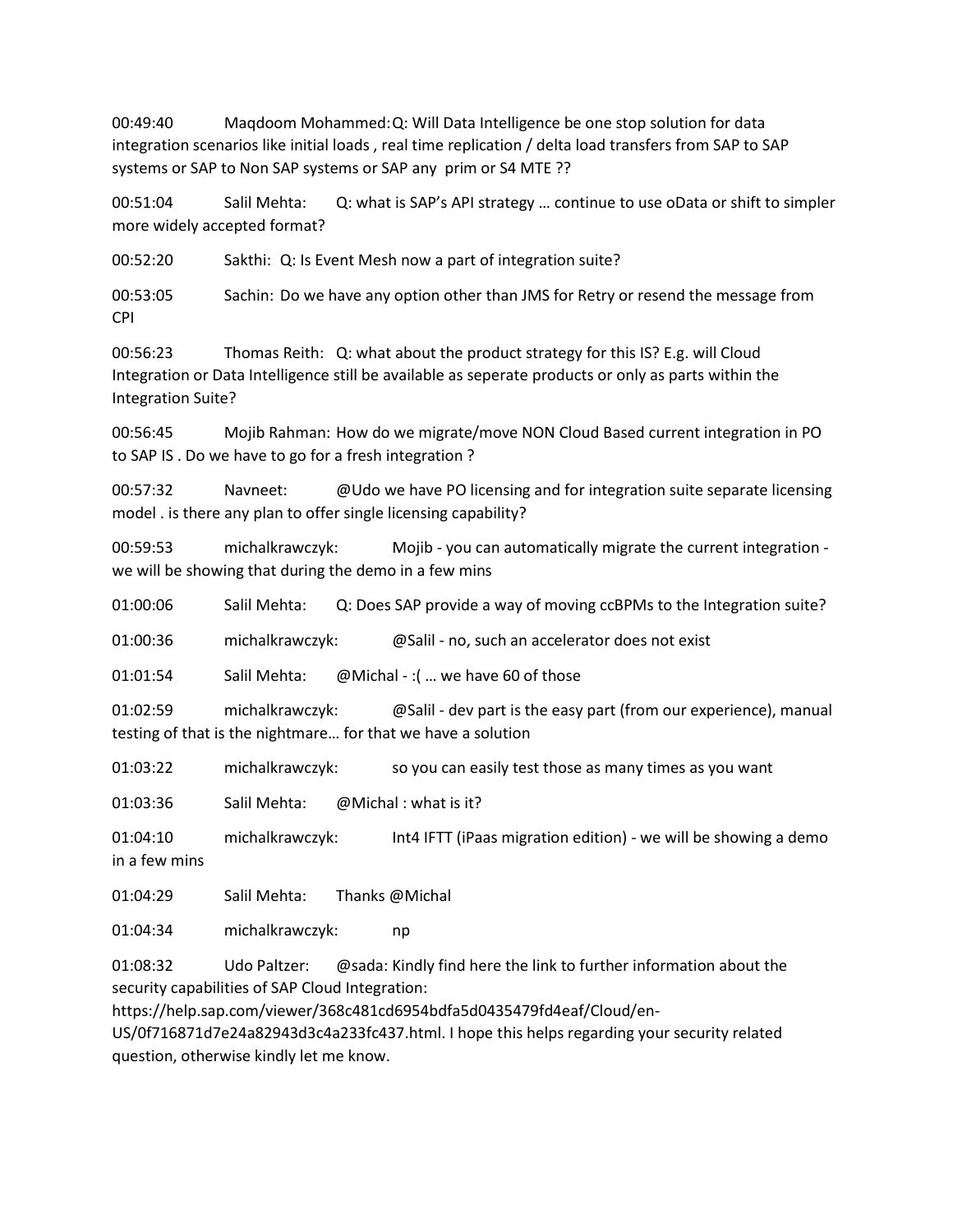01:09:10 Siddhesh: Q: Integration Cell will have features from Integration Suite or from PI/PO or both?

01:12:48 Udo Paltzer: @Sachin: The JMS adapter is the default capability to implement the retry handling, which can be used together with any adapter type. Additionally, some adapter types, e. g. XI-adapter, have also retry capabilities, however there are only very few adapters who have their own retry handling. The standard capability for retry handling is the JMS adapter using JMS queues.

01:12:49 Maqdoom Mohammed:Do we have a plan to move integration suit from SAP neo Environment to Cloud Foundry ? and What is the plan on High Availability and Disaster Recovery with respect to Data centers for the services/applications provided on integration suite.

01:15:55 Udo Paltzer: @Thomas: Yes, SAP Data Intelligence and SAP Cloud integration are key services of SAP Integration Suite. Since both products fullfil use cases with very different requirements, such as data integration with huge payloads vs. Process integration scenarios with small payloads in synchronous scenarios, the capabilities are implemented in different tools; however, we'll bring the different capabilities closer together, e. g. Re-use of similar artefacts, such as security material etc.

01:16:26 Thomas Reith: Udo: thanks

01:16:41 Sanjay Sharma: Can we connect one S4 system and One ECC system with integration suite ? where PO from ECC can be created as Sale order in S4 automatically ?

01:19:51 Shamly M M: Q: How practical is the as is reuseabilty of the packages for business processes? Do you have any feed back from business who have already adopted CPI, with regards to reuseability ?

01:22:50 Udo Paltzer: Regarding the PO licensing question: Yes, the license models for SAP Process Orchestration and SAP Integration Suite are different. However, there are options available in which your SAP Process Orchestration license is acknowledged as part of your SAP Integration Suite for a few years, meaning there can be discounts applied for a period of time. For further information you can reach out to your account executive from SAP.

01:23:31 Surajit: Can it be deployed both CI and PO or only 1 at time? Also is it possible to deploy 1 iflow in CI while second one on PO?

01:24:32 Thomas Reith: this is not the presentation screen. Maybe you change to your screen which only shows the main slide...

01:24:59 Sanjay Sharma: Do we have Dev / PRD environment with transport so that testing can be done?

01:25:46 Sachin: @Arti - How to handle the updates of pre-package content or a specific iflow

01:27:45 Udo Paltzer: @Salil: One help to migrate your integration scenarios from SAP Process Orchestration to SAP Integration Suite are all the best practices and guidelines that are available as part of SAP Integration Suite. You can find these guidelines in the user documentation here: https://help.sap.com/viewer/368c481cd6954bdfa5d0435479fd4eaf/Cloud/en-US/6803389050a0487ca16d534583414d2b.html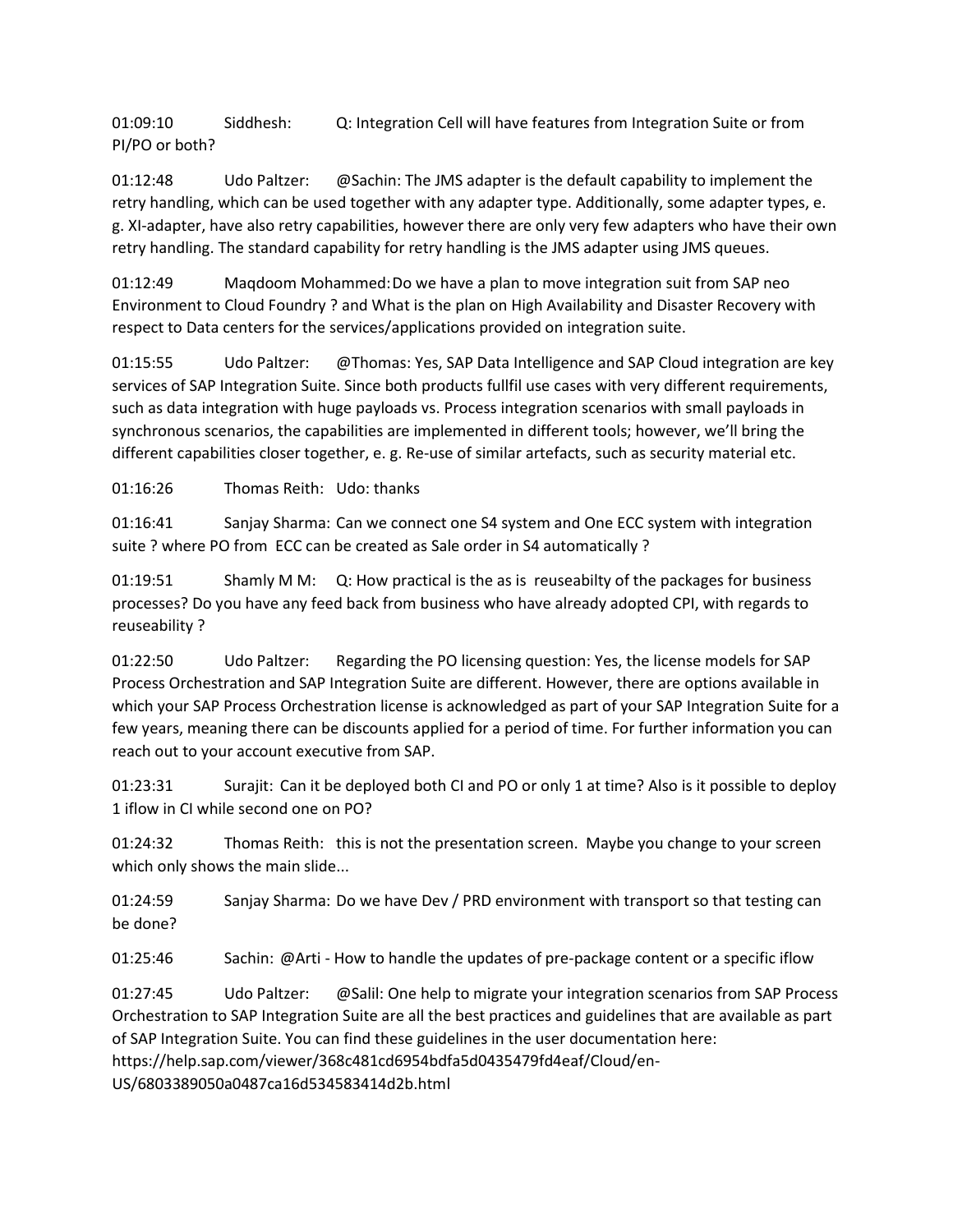01:28:07 Salil Mehta: Thanks a lot @Udo

01:29:21 Arti Gopalan: Hello Sachin, updates from SAP for the prebuilt content will be notified to you in cloud integration design view if you have consumed it. And this update can then be accepted by your team - this decision is left to the customer's integration development team.

01:33:24 Udo Paltzer: @Sidhesh: The hybrid deployment option of SAP Integration Suite will cover the key capabilities of SAP Integration Suite and additionally also further capabilities, e. G. Adapters, which are typically used in an on-premise environment, e. G. RFC, file, OFTP2 etc.

01:34:03 Siddhesh: @Udo - Thank you!!

01:36:32 Udo Paltzer: @Maqdoom: There are plans to provide additional high availability capabilities, namely via multi-availability zones, which will basically provide multiple instances of SAP Integration Suite, so in case one availability zone (equal to a data center) would go down, then automatically another availability zone will take over. The support of multi-availability zones is planned for early 2022.

01:37:05 Deepak Mantry : @Marcin @Michal We have a requirement for migrating SAP CPI (Neo) to Integration Suite . Do you support this migration path?

01:39:31 michalkrawczyk: @Deepak - please have a look at this article https://int4.com/cpi-content-migration-to-cloud-foundry-environment-part-1

01:39:42 michalkrawczyk: to see how to move from Neo to CF

01:39:49 Udo Paltzer: @Sanjay: Yes, the key capability of SAP Integration Suite is to connect / integrate different applications, such as SAP S/4HANA, SAP SuccessFactors, SAP Ariba, SAP ERP and so on with each other. There are more than 2100 integration flows available with out of the box integration content to integrate SAP and non-SAP applications with each other. All this pre-packaged integration content can be found on the public SAP API Business Hub at http://api.sap.com.

01:40:24 michalkrawczyk: @Deepak - video is also here: https://int4.com/automatedtesting-of-sap-neo-to-sap-cloud-foundry-migrations

01:44:13 Sreejith Nair: How about leveraging more adapters in Integration Suite, do SAP have a roadmap for the same with no additional license costs

01:45:10 Deepak Mantry : Thanks Michal

01:46:34 Udo Paltzer: @Shamly: In general the integration packages provided together with SAP Integration Suite as they are, I. e. Without any modifications. The modifications "only" required in case customers adopt / customise their backend systems or the overall business process, e. g. adding further applications into a business process etc.

01:48:18 Udo Paltzer: @Sanjay: Yes, integration flows can be deployed on both SAP Cloud Integration / SAP Integration Suite as well as SAP Process Orchestration 7.5.

01:50:34 Shamly M M: Thanks Udo

01:53:51 Hari Prasad: Thank you so much for interesting and usefull session.